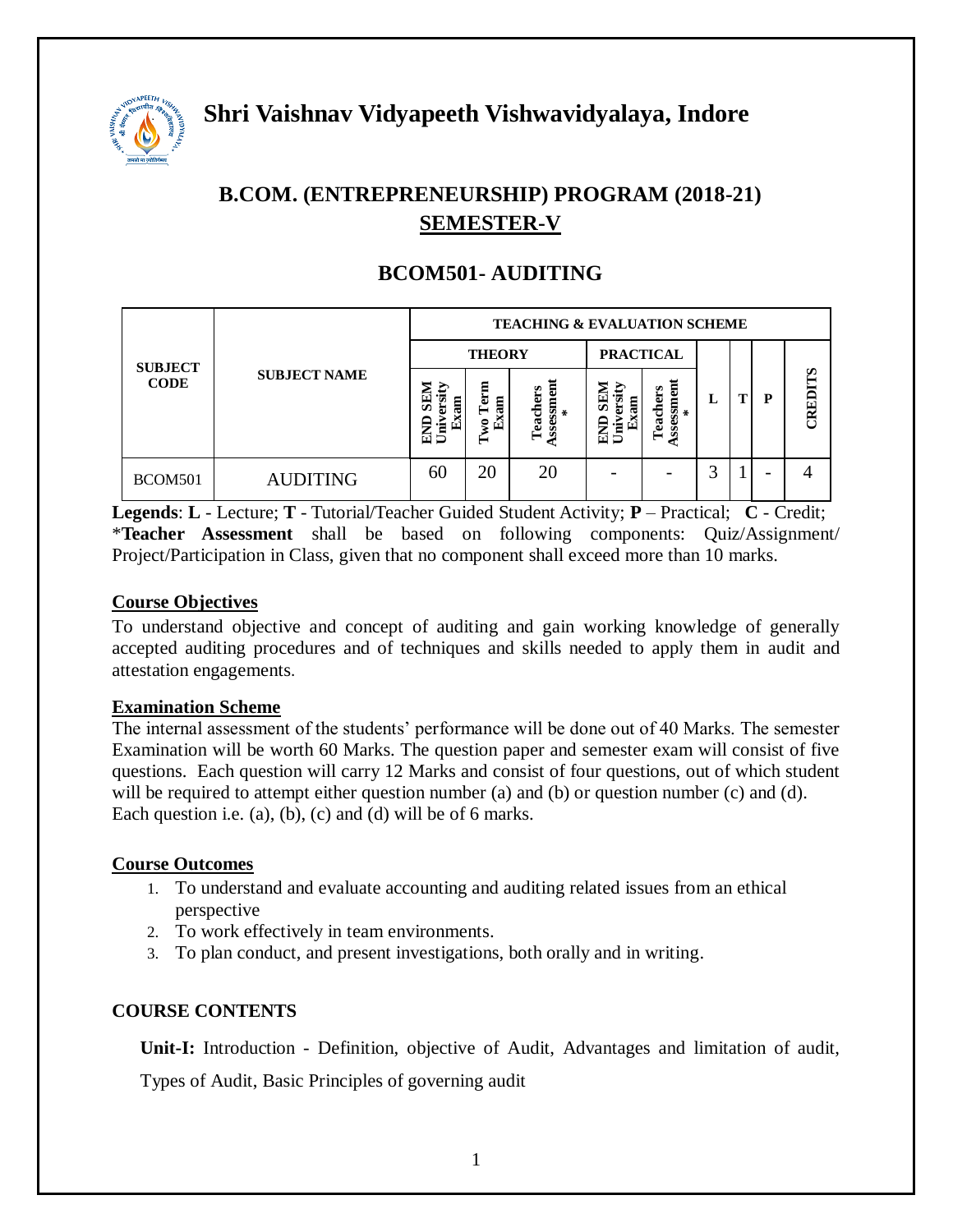

**Unit-II:** Internal Check System: Routine Checking, Internal Check and Test Checking. Internal Control and Audit Procedure.

**Unit-III:** Vouching: Verification of Assets and Liabilities. Vouching of cash transactions

**Unit-IV:** Company audit: Appointment of auditor, Powers, Duties and Liabilities. Divisible Profits and Dividend, Auditor's report: Cleaned and Qualified report.

**Unit-V:** Investigation: Objectives, Difference between audit and investigations, Process of Investigation, Special audit of Banking Companies, Educational, Non Profit Institutions and Insurance Companies.

### *Suggested Readings*

1. B.N. Tondan, *A Hand book on Practical Auditing*: Sultan Chand & Sons, New Delhi. 2. Ravinder Kumar and Virendra Sharma, *Auditing: Principles and Practices*, PHI Learning Pvt. Ltd.

3. Varsha Ainapure and Mukund Ainapure, *Auditing and Assurance*, PHI Learning Pvt. Ltd. 4. T. J. Rana, *Auditing,* Sudhir Prakashan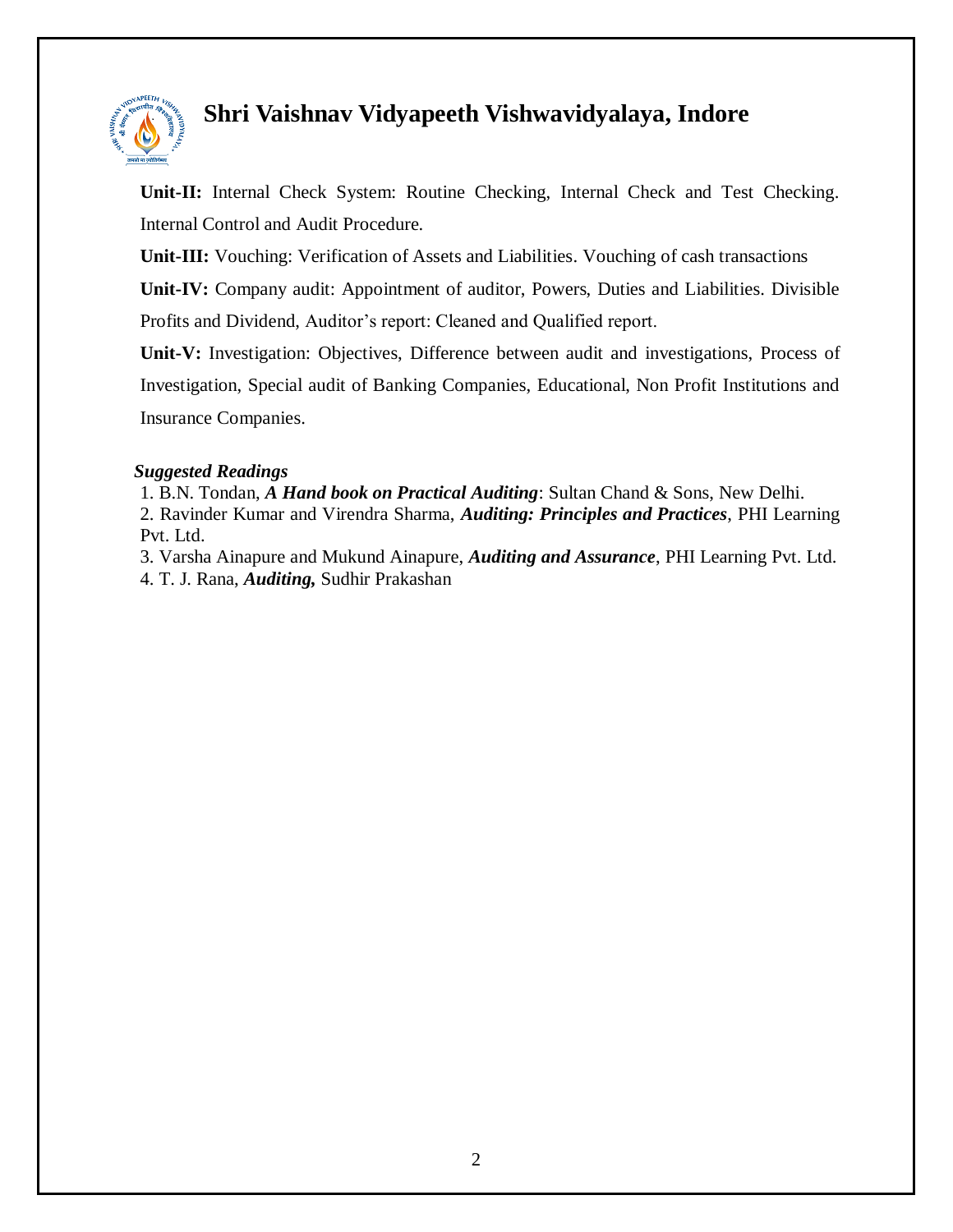

| <b>SUBJECT</b><br><b>CODE</b> |                         | <b>TEACHING &amp; EVALUATION SCHEME</b> |                                |                           |                                            |                             |   |  |   |         |  |
|-------------------------------|-------------------------|-----------------------------------------|--------------------------------|---------------------------|--------------------------------------------|-----------------------------|---|--|---|---------|--|
|                               | <b>SUBJECT NAME</b>     | <b>THEORY</b>                           |                                |                           | <b>PRACTICAL</b>                           |                             |   |  |   |         |  |
|                               |                         | ⋗<br>Б<br>ವ<br>b)<br>ラ<br>臽             | Ξ<br>5<br>គ្ន<br>−<br>g<br>٢÷٦ | Teachers<br>ssm<br>$\chi$ | SEI<br>ы<br>ឱ្យ<br>'∃<br>r÷<br>5<br>둡<br>⋍ | .ssessment<br>*<br>Teachers | L |  | P | CREDITS |  |
| BCOM502                       | <b>INDIRECT TAX LAW</b> | 60                                      | 20                             | 20                        |                                            |                             | ◠ |  |   |         |  |

# **BCOM502 INDIRECT TAX LAW**

**Legends**: **L** - Lecture; **T** - Tutorial/Teacher Guided Student Activity; **P** – Practical; **C** - Credit; \***Teacher Assessment** shall be based on following components: Quiz/Assignment/ Project/Participation in Class, given that no component shall exceed more than 10 marks.

### **Course Objectives**

To provide an in depth study on the various provisions of indirect taxation laws and GST and their impact on business decision-making.

#### **Examination Scheme**

The internal assessment of the students' performance will be done out of 40 Marks. The semester Examination will be worth 60 Marks. The question paper and semester exam will consist of five questions. Each question will carry 12 Marks and consist of four questions, out of which student will be required to attempt either question number (a) and (b) or question number (c) and (d). Each question i.e.  $(a)$ ,  $(b)$ ,  $(c)$  and  $(d)$  will be of 6 marks.

#### **Course Outcomes**

- 1. To understand the principles underlying the Indirect Taxation Statutes (with reference to Goods and Services Tax Act, Customs Act).
- 2. To Identify and analyse the procedural aspects under different applicable statutes related to indirect taxation.

## **COURSE CONTENTS**

**Unit I: Introduction to Indirect Taxation and GST:** Basics for Taxation **-** Direct Taxes and Indirect Taxes – Features of Indirect taxes, Difference, Advantages and Disadvantages, Sources and Authority of Taxes in India (Art 246 of the Indian Constitution), Introduction to GST **–** Genesis of GST in India, Power to tax GST (Constitutional Provisions), Extent and Commencement, Meaning and Definition of GST, Benefits of GST, Conceptual Framework – CGST, IGST,SGST,UTGST, Imports of goods or services or both, Export of goods or services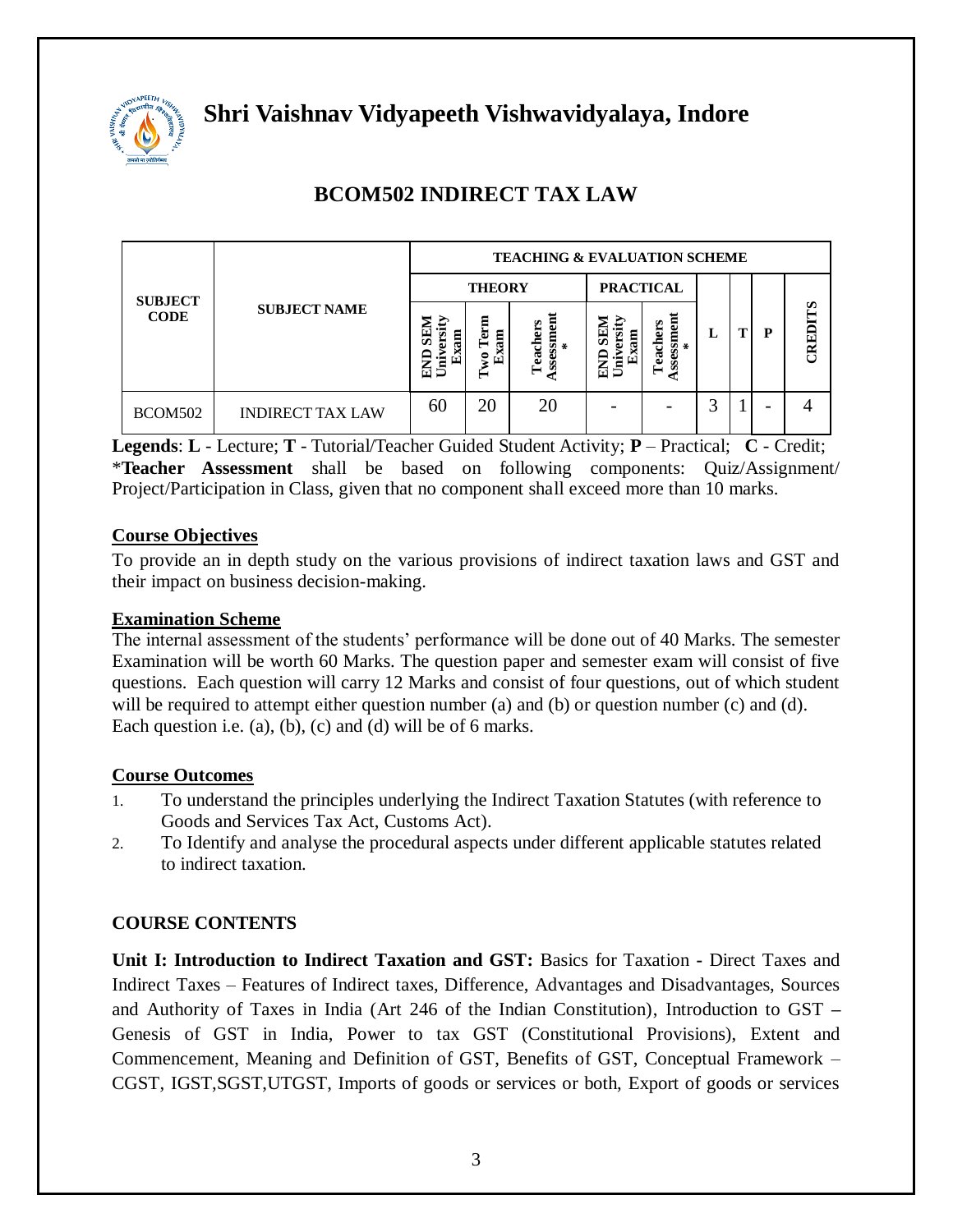

or both, Taxes subsumed and not subsumed under GST. GST Council and GST Network Definitions under CGST Act

**Unit II: Levy and Collection of GST:** Charge of GST, Levy and Collection GST, Composite and Mixed Supplies under GST, Power to Grant Exemption, Negative list of GST, GST Rate Schedule for Goods and Services

**Unit III: Concept of Supply and Documentation:** Registration – Persons liable for Registration, Persons not liable for Registration, Procedure for Registration, Deemed Registration,, Amendment, Cancellation and Revocation of Registration. Supply: Taxable Event Supply, Place of Supply, Time of Supply, Value of Supply, Documentation: Tax Invoices, Credit and Debit notes

**Unit IV: Input Tax Credit and Computation of GST:** Eligibility and conditions for taking Input Tax Credit, Apportionment of credit & Blocked credits, Credit in special circumstances, Computation of GST under Inter State supplies and Intra State Supplies, Practical Problems related to GST.

**Unit V:Customs Duty:** Introduction and brief background, Important definitions- Goods, Dutiable goods, Person In-charge, Indian Customs Water, Types of Custom Duties, Valuation of Custom Duty, Items to be included and excluded in Customs value, Computation of Assessable value and Custom duty (Practical).

#### *Suggested Readings*

- 1. Dr. Anil Kumar, *GST Concepts and Application,* Himalaya Publication.
- 2. B. Balachandran, *Indirect Tax*, S. Chand & Sons.
- 3. Datey V.S., *GST Ready Reckoner* Taxmann Publication, New Delhi
- 4. Prof N.S. Govindan, *Indirect taxes made easy,* C.Sitaraman publication.
- 5. Viswanathan Nagarajan, *Indirect taxes*, Asia Law House.
- 6. V.Balachandra, *Indirect Taxation,* Sultan Chand & Sons, New Dehli.
- 7. Anandaday Mishra, *GST Law & Procedure*, Taxman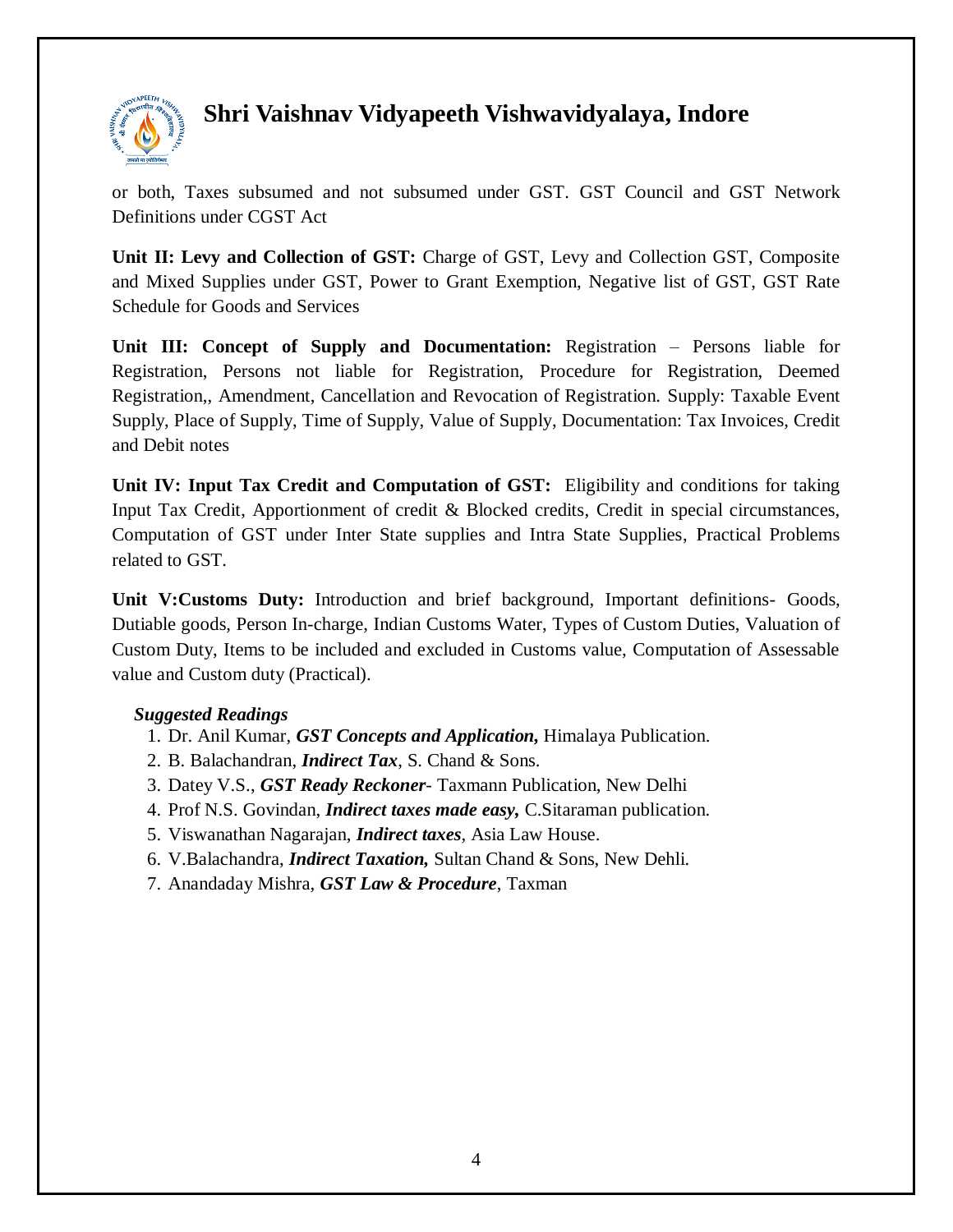

| <b>SUBJEC</b><br><b>T CODE</b> | <b>SUBJECT NAME</b>       | <b>TEACHING &amp; EVALUATION SCHEME</b> |                                    |                 |                                        |                             |   |  |   |         |  |  |
|--------------------------------|---------------------------|-----------------------------------------|------------------------------------|-----------------|----------------------------------------|-----------------------------|---|--|---|---------|--|--|
|                                |                           | <b>THEORY</b>                           |                                    |                 | <b>PRACTICAL</b>                       |                             |   |  |   |         |  |  |
|                                |                           | ត<br>am<br>ಶಾ<br>É<br>5<br>€            | Ξ<br><u>្រុក</u><br>គ្ន<br>g<br>ьJ | Teachers<br>ssm | E<br>Ñ,<br>ದ<br>Ş<br>Έ<br>r÷<br>숩<br>⋍ | Assessment<br>Teachers<br>∗ | L |  | P | CREDITS |  |  |
| BCOM503                        | <b>CORPORATE</b><br>'OUNT | 60                                      | 20                                 | 20              |                                        |                             | ◠ |  | - |         |  |  |

# **BCOM503 CORPORATE ACCOUNT**

**Legends**: **L** - Lecture; **T** - Tutorial/Teacher Guided Student Activity; **P** – Practical; **C** - Credit; \***Teacher Assessment** shall be based on following components: Quiz/Assignment/ Project/Participation in Class, given that no component shall exceed more than 10 marks.

## **Course Objectives**

The objective of the course is to enable the students to acquire the basic knowledge of the corporate accounting and to learn the techniques of preparing the financial statements.

#### **Examination Scheme**

The internal assessment of the students' performance will be done out of 40 Marks. The semester Examination will be worth 60 Marks. The question paper and semester exam will consist of two sections A and B. Section A will carry 24 Marks and consist of three questions, out of which student will be required to attempt any two questions. Section B will comprise of five questions, out of which student will be required to attempt any three cases / problems worth 36 marks.

#### **Course Outcomes**

- 1. To impart to the students the expertise in preparation of corporate accounts.
- 2. To improve your ability to understand corporate accounting in business decision making
- 3. Gain practical knowledge on corporate accounting practices.

## **COURSE CONTENT**

**Unit-I: Accounting for Share Capital**: Meaning and Importance of Corporate Accounting, Issue and Forfeiture Of shares, Redemption of shares, Underwriting and lien on shares, Buyback of shares.

**Unit-II: Accounting for Debentures**: Issue of Debenture and Its classification, Different terms of issue of debenture, Redemption of debenture.

**Unit-III: Final Accounts:** Final accounts of limited liability companies as per the existing company Act, Contingency and events occurring after the balance sheet.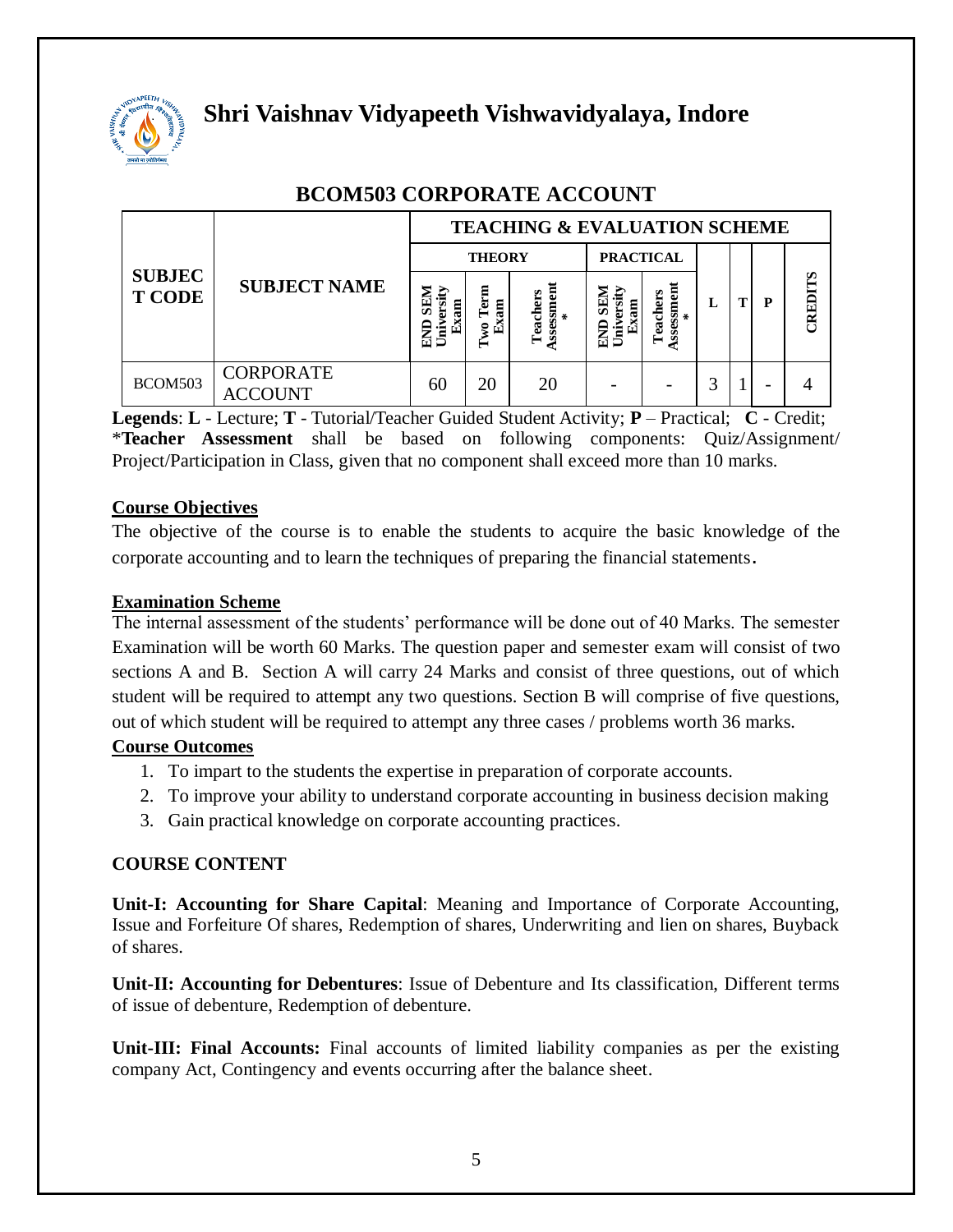

**Unit-IV: Accounting For Amalgamation and Internal reconstruction**: Forms of amalgamation and its motive, Types of Amalgamation, Methods Of amalgamation, Internal reconstruction and its accounting treatment, Difference between internal and external reconstruction

**Unit-V: Cash Flow Statement:** Concept of funds, Preparation of cash flow statement as per Indian Accounting Standard (Ind-AS): 7.

### *Suggested Readings*

1. J.R. Monga, *Fudamentals of Corporate Accounting*. Mayur Paper Backs, New Delhi.

2. M.C. Shukla, T.S. Grewal, and S.C. Gupta. *Advanced Accounts. Vol.-II*, S. Chand & Co., New Delhi.

3. S.N. Maheshwari, and S. K. Maheshwari. *Corporate Accounting.* Vikas Publishing House, New Delhi.

4. Ashok Sehgal, *Fundamentals of Corporate Accounting*. Taxman Publication, New Delhi.

5. V.K. Goyal and Ruchi Goyal,. *Corporate Accounting*. PHI Learning.

6. Jain, S.P. and K.L. Narang. *Corporate Accounting*. Kalyani Publishers, New Delhi.

7. Bhushan Kumar Goyal, *Fundamentals of Corporate Accounting*, International Book House

8. P.C.Tulsianand BharatTulsian, *Corporate Accounting*, S.Chand

9. Amitabha Mukherjee, Mohammed Hanif, *Corporate Accounting*, McGraw Hill Education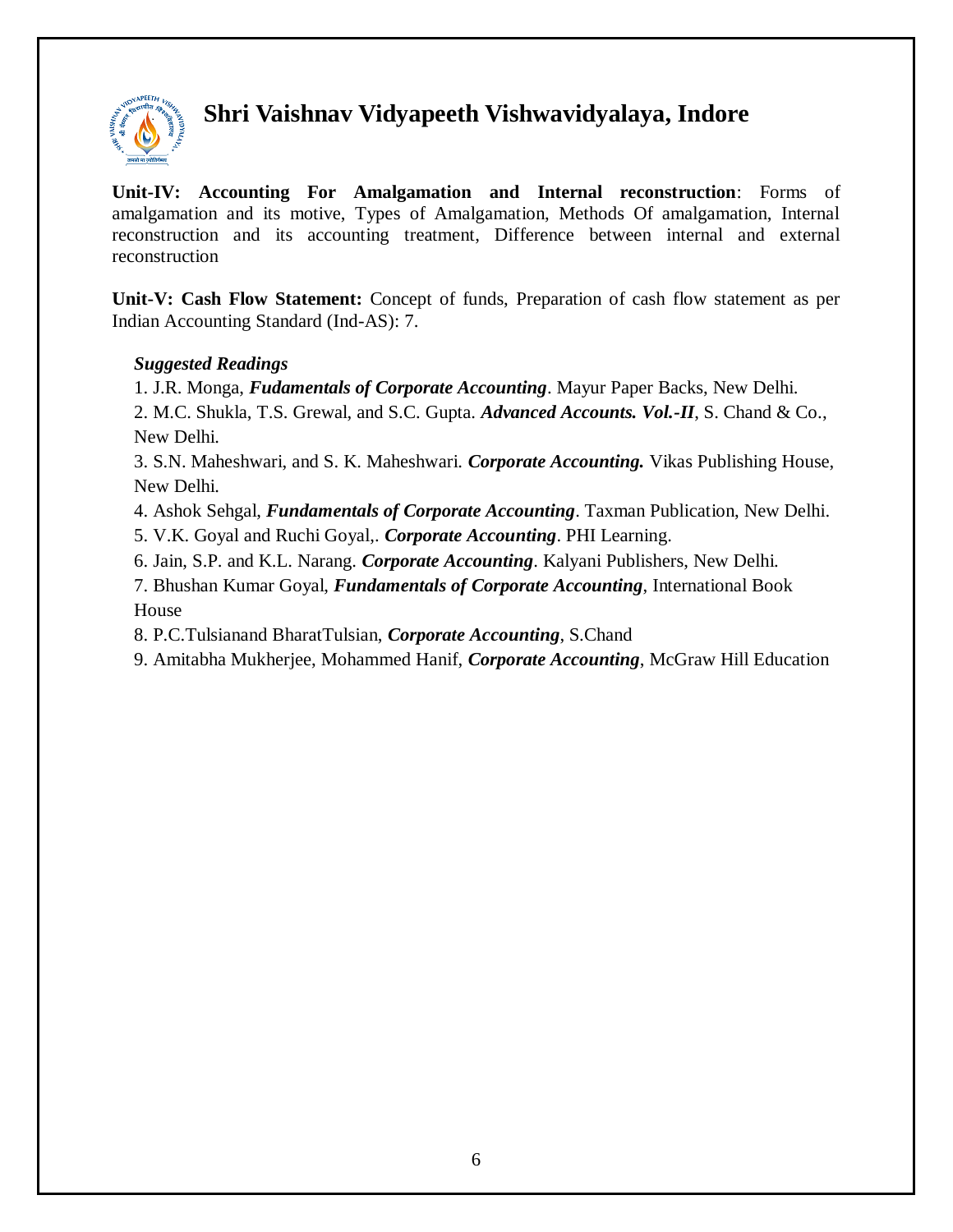

|                               |                                                | <b>TEACHING &amp; EVALUATION SCHEME</b> |                                         |                      |                                                   |                 |   |                          |   |                 |  |  |
|-------------------------------|------------------------------------------------|-----------------------------------------|-----------------------------------------|----------------------|---------------------------------------------------|-----------------|---|--------------------------|---|-----------------|--|--|
| <b>SUBJECT</b><br><b>CODE</b> | <b>SUBJECT NAME</b>                            |                                         | <b>THEORY</b>                           | <b>PRACTICA</b>      |                                                   |                 |   |                          |   |                 |  |  |
|                               |                                                | Б<br>Exam<br>ᢦ<br>$U$ niv<br>₹<br>台     | ēŢ<br>Exam<br>$\boldsymbol{\mathsf{w}}$ | essm<br>*<br>នី<br>Ž | <b>NTRS</b><br>ersity<br>톱<br>Exa<br>Unive<br>END | sessme<br>eddei | L |                          | P | <b>ELIGENTS</b> |  |  |
| <b>BBAI501</b>                | Human Values and<br><b>Professional Ethics</b> | 60                                      | 20                                      | 20                   |                                                   |                 | 4 | $\overline{\phantom{a}}$ |   | 4               |  |  |

#### **BBAI501 HUMAN VALUES AND PROFESSIONAL ETHICS**

**Legends**: **L** - Lecture; **T** - Tutorial/Teacher Guided Student Activity; **P** – Practical; **C** - Credit;

\***Teacher Assessment** shall be based on following components: Quiz/Assignment/ Project/Participation in Class, given that no component shall exceed more than 10 marks.

#### **Course Objective**

The objective of the course is to disseminate the theory and practice of moral code of conduct and familiarize the students with the concepts of "right" and "good" in individual, social and professional context

#### **Examination Scheme**

The internal assessment of the students' performance will be done out of 40 Marks. The semester Examination will be worth 60 Marks. The question paper and semester exam will consist of two sections A and B. Section A will carry 36 Marks and consist of 5 questions, out of which student will be required to attempt any three questions. Section B will comprise of one or more cases / problems worth 24 marks.

#### **Course Outcomes**

- 1. Help the learners to determine what action or life is best to do or live.
- 2. Right conduct and good life.
- 3. To equip students with understanding of the ethical philosophies, principles, models that directly and indirectly affect business.

## **COURSE CONTENT**

#### **Unit I: Human Value**

- 1. Definition, Need for Human Values, Sources of Values
- 2. Essence of Values
- 3. Classification of Values (Temporal Values, Universal Values)
- 4. Values Across Culture
- 5. Indian Thoughts (Conclusion from Geeta, Gandhi, Tagore and Vivekanand)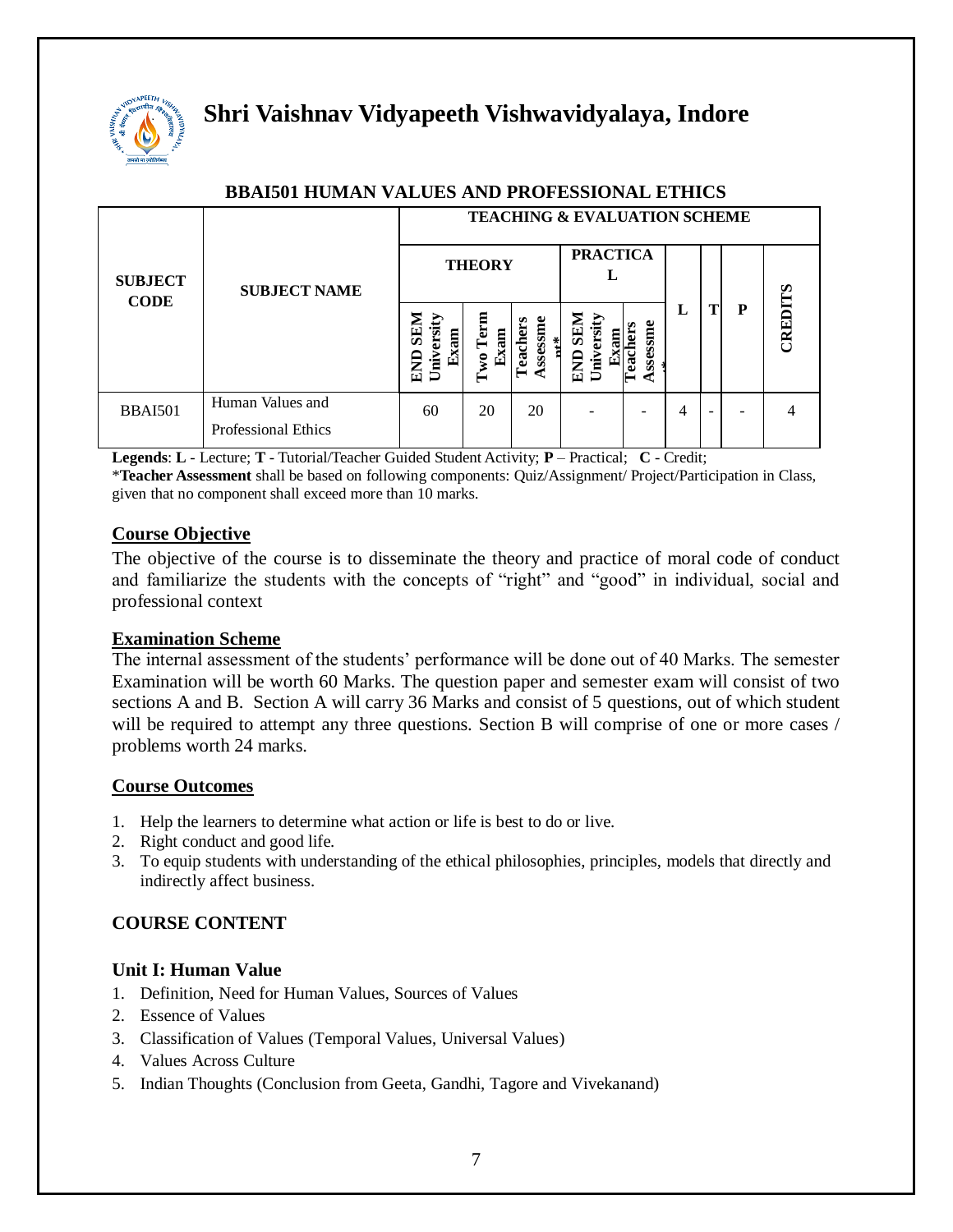

## **Unit II: Morality**

- 1. Morality its meaning and definition
- 2. Values Vs Ethics Vs Morality
- 3. Cases in Values, Morality and Ethics

### **Unit III: Leadership in Indian Ethical Perspective.**

- 1. Leadership, Pre-requisites of Leadership
- 2. Approaches to Leadership, Leadership Styles
- 3. Ethical Leadership

### **Unit IV: Business Ethics**

- 1. Business Ethics its meaning and definition
- 2. Relevance of Ethics in Business organizations.
- 3. Theories of Ethics (Teleological, Deontological)
- 4. Code of Ethics

#### **Unit V: Globalization and Ethics**

- 1. Globalization and Business Changes
- 2. Values for Global Managers
- 3. Corporate Social Responsibility
- 4. Benefits of Managing Ethics in Work Place.

#### **Suggested Readings**

- **1.** Kaur, T. (2004). *Values and Ethics in Management***.** Galgotia Publishing Company: New Delhi
- **2.** Kaushal, S.L. (2006). *Business Ethics. Concepts, Crisis and Solutions.* Deep & Deep Publications Pvt. Ltd.: New Delhi
- **3.** Beteille, Andre (1991). *Society and Politics in India*. AthlonePress: New Jersey.
- **4.** Chakraborty, S. K. (1999). *Values and Ethics for Organizations*. Oxford University Press
- **5.** Fernando, A.C. (2009). *Business Ethics - An Indian Perspective .*India: Pearson Education: India
- **6.** Fleddermann, C. D. (2012). *Engineering Ethics*. New Jersey: Pearson Education / Prentice Hall.
- **7.** Boatright, J.R. (2012). *Ethics and the Conduct of Business.* Pearson. Education: New Delhi.
- **8.** Crane, A.and Matten, D. (2015). *Business Ethics*. Oxford University Press Inc:New York.
- **9.** Murthy, C.S.V. (2016). Business *Ethics – Text and Cases*. Himalaya Publishing House Pvt. Ltd:Mumbai
- **10.** Naagrajan, R.R (2016). *Professional Ethics and Human Values*. New Age International Publications: New Delhi.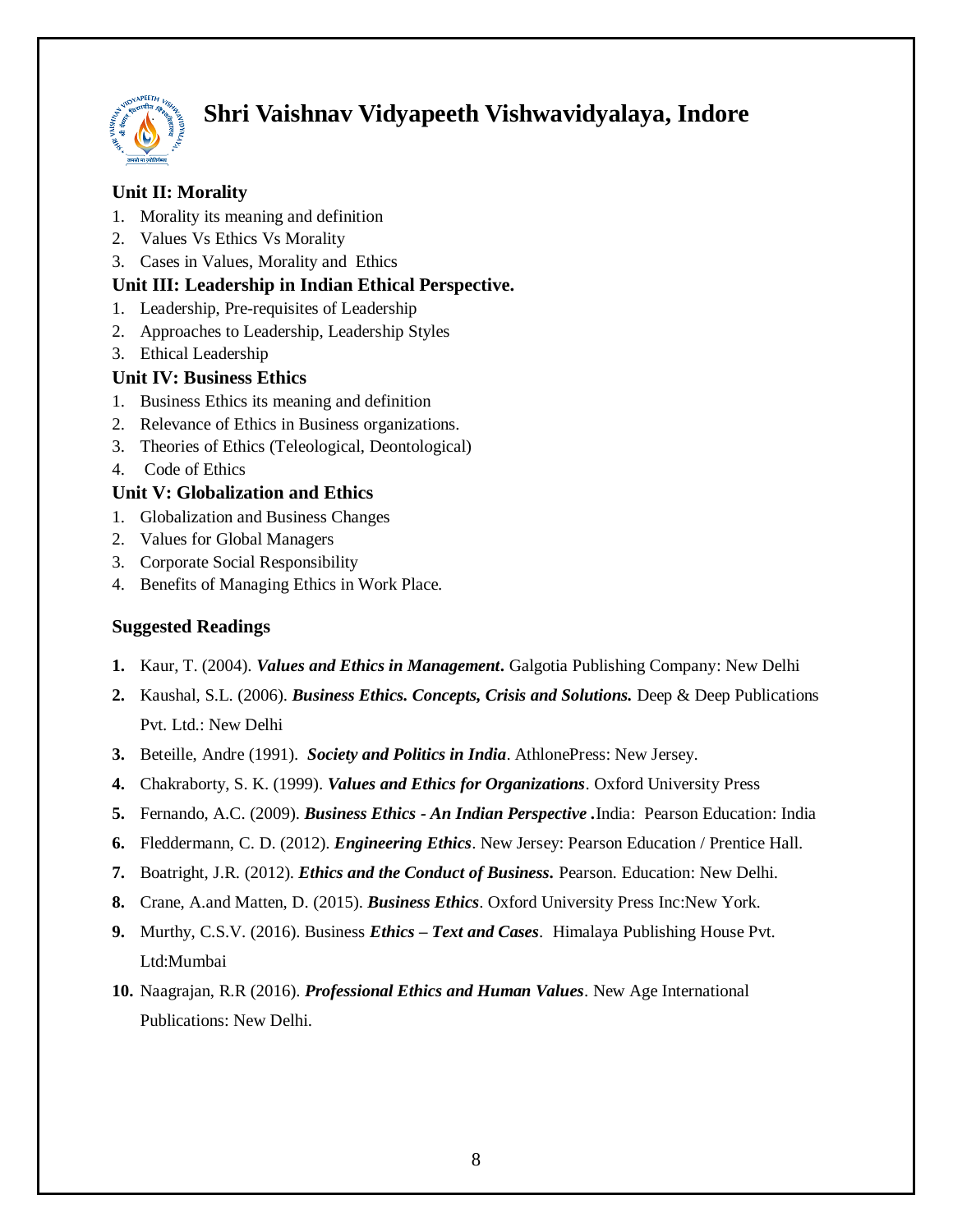

| <b>SUBJECT</b><br><b>CODE</b> |                                            | <b>TEACHING &amp; EVALUATION SCHEME</b>              |                      |                        |                                      |                        |   |  |   |                |  |
|-------------------------------|--------------------------------------------|------------------------------------------------------|----------------------|------------------------|--------------------------------------|------------------------|---|--|---|----------------|--|
|                               | <b>SUBJECT NAME</b>                        | <b>THEORY</b>                                        |                      |                        | <b>PRACTICAL</b>                     |                        |   |  |   |                |  |
|                               |                                            | <b>SEM</b><br>University<br>Exam<br>END <sub>3</sub> | wo Term<br>Exam<br>⊨ | ssessment*<br>Teachers | <b>END SEM</b><br>University<br>Exam | ssessment*<br>Teachers | L |  | P | CREDITS        |  |
| <b>BBAI502</b>                | <b>Customer Relationship</b><br>Management | 60                                                   | 20                   | 20                     |                                      |                        | 4 |  | ۰ | $\overline{4}$ |  |

## **BBAI502 CUSTOMER RELATIONSHIP MANAGEMENT**

**Legends**: **L** - Lecture; **T** - Tutorial/Teacher Guided Student Activity; **P** – Practical; **C** - Credit;

\***Teacher Assessment** shall be based on following components: Quiz/Assignment/ Project/Participation in

Class, given that no component shall exceed more than 10 marks.

#### **Course Objective**

The objective of this course is to develop an insight and understanding of Customer relationship Management.

#### **Examination Scheme**

The internal assessment of the students' performance will be done out of 40 Marks. The semester Examination will be worth 60 Marks. The question paper and semester exam will consist of two sections A and B. Section A will carry 36 Marks and consist of 5 questions, out of which student will be required to attempt any three questions. Section B will comprise of one or more cases / problems worth 24 marks.

#### **Course Outcomes**

- 1. To enable an understanding of fundamental of retail sector.
- 2. To develop ability to analyze the dynamics of retail Industry and its environment.<br>3. To make them understand about the Retail marketing  $\&$  promotion.
- **3.** To make them understand about the Retail marketing & promotion.

#### **COURSE CONTENT**

#### **Unit I: Introduction to CRM**

- 1. Definition & Concepts of CRM
- 2. Schools of CRM
- 3. Components of CRM
- 4. Understanding the goal of CRM